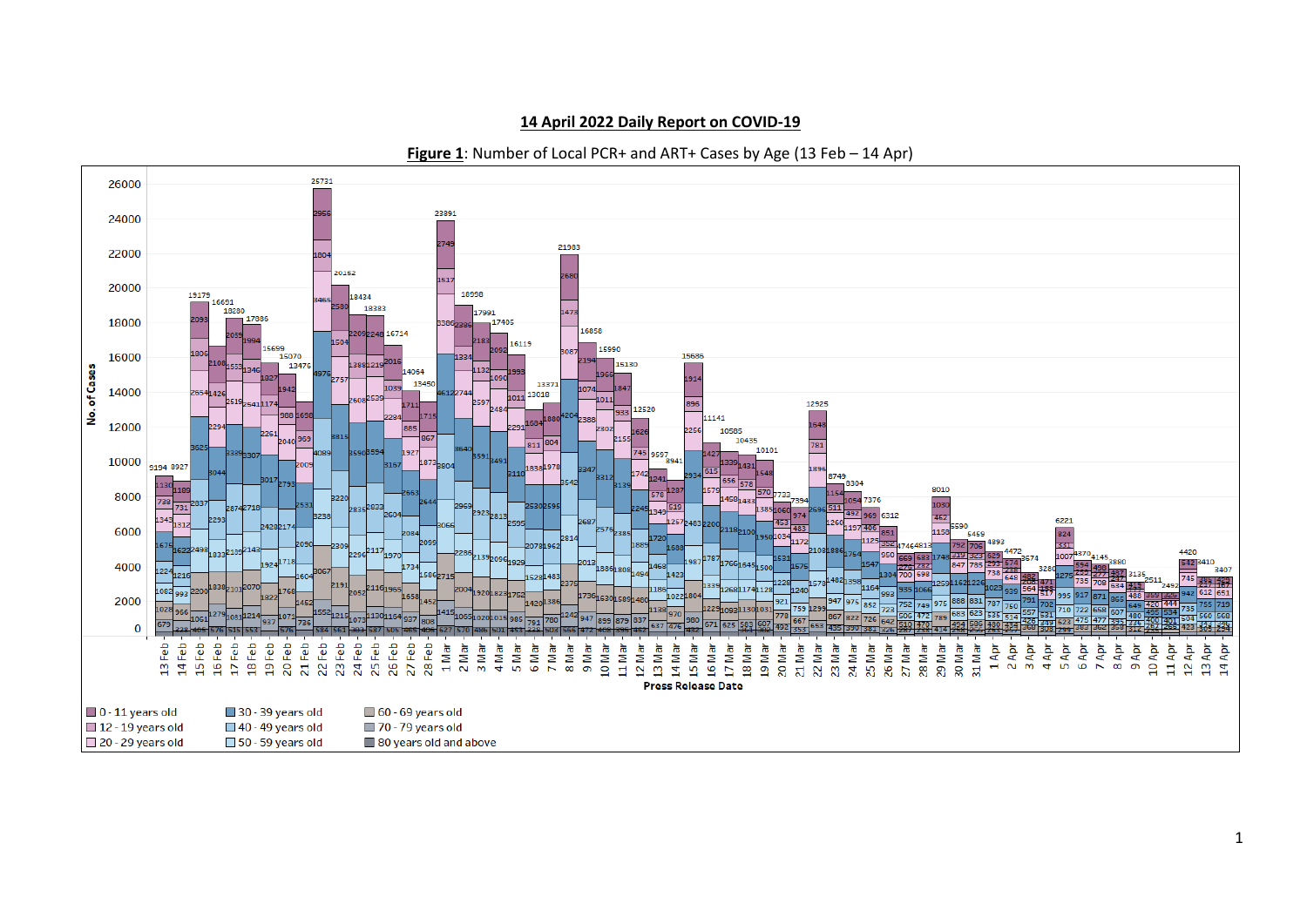

**Figure 2**: Active PCR+ and ART+ Cases in ICU, Requiring Oxygen Supplementation or Hospitalised<sup>1</sup> (13 Feb – 14 Apr)

Non-fully vaccinated status includes persons who are partially vaccinated and completely unvaccinated.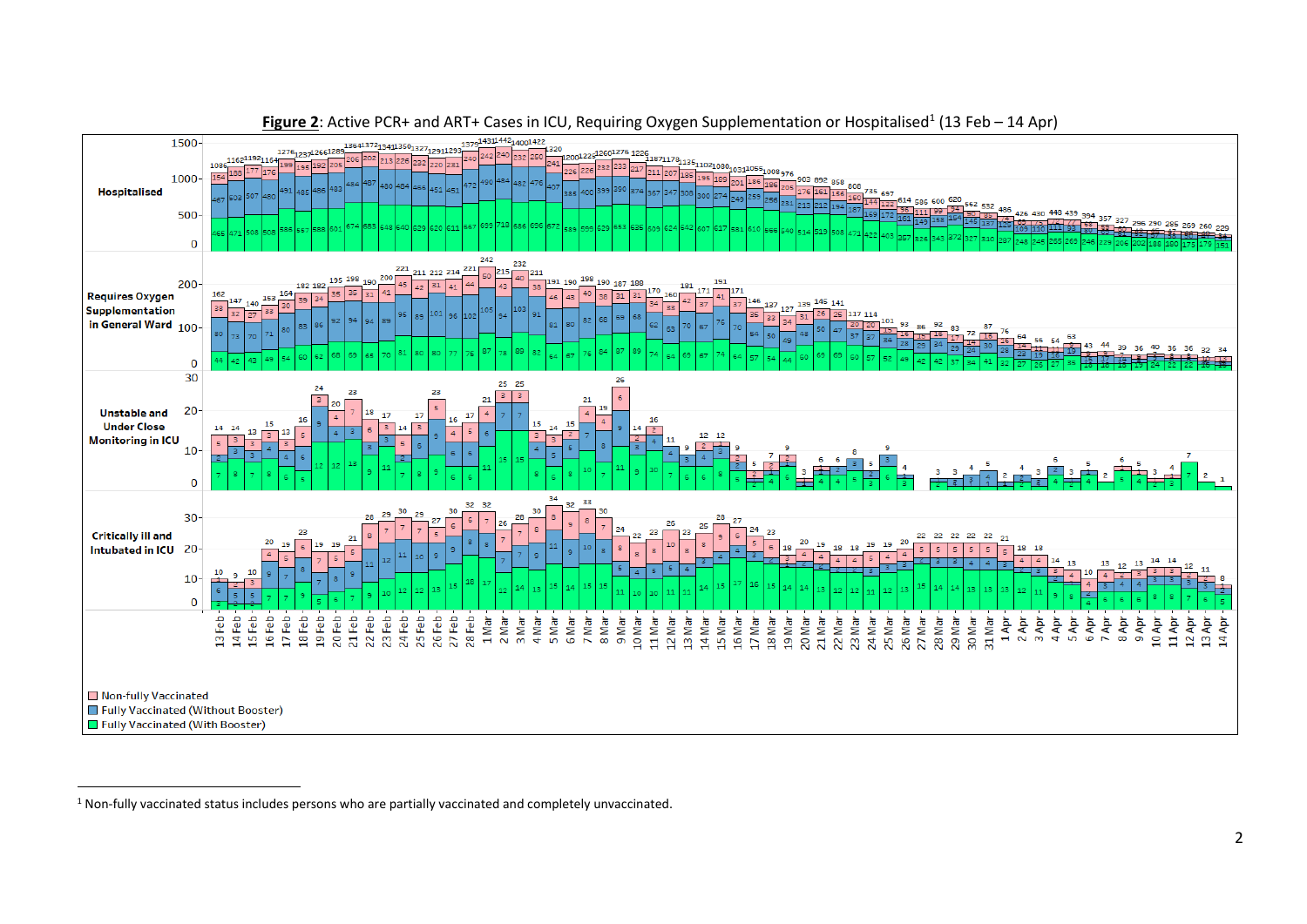

**Figure 3:** 7-Day Moving Average of Number of Active PCR+ and ART+ Cases between 60 – 69, and 70 years old and Above that are Critically ill and Intubated in ICU, per 100,000 Population by Vaccination Status (13 Feb – 14 Apr)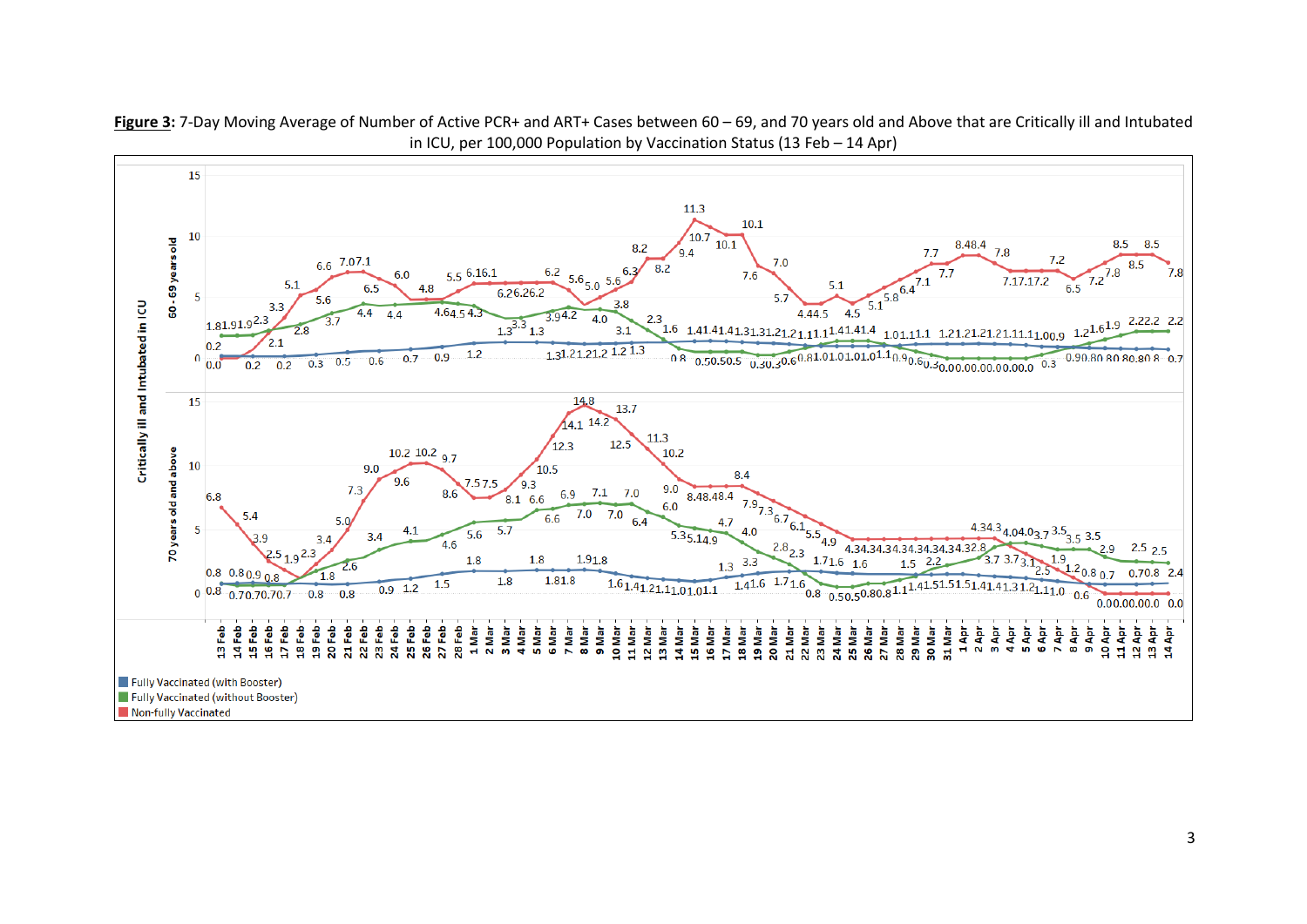

**Figure 4:** 7-Day Moving Average of Number of Deaths Among PCR+ and ART+ Cases between 60 – 69, and 70 years old and Above, per 100,000 Population by Vaccination Status (13 Feb – 14 Apr)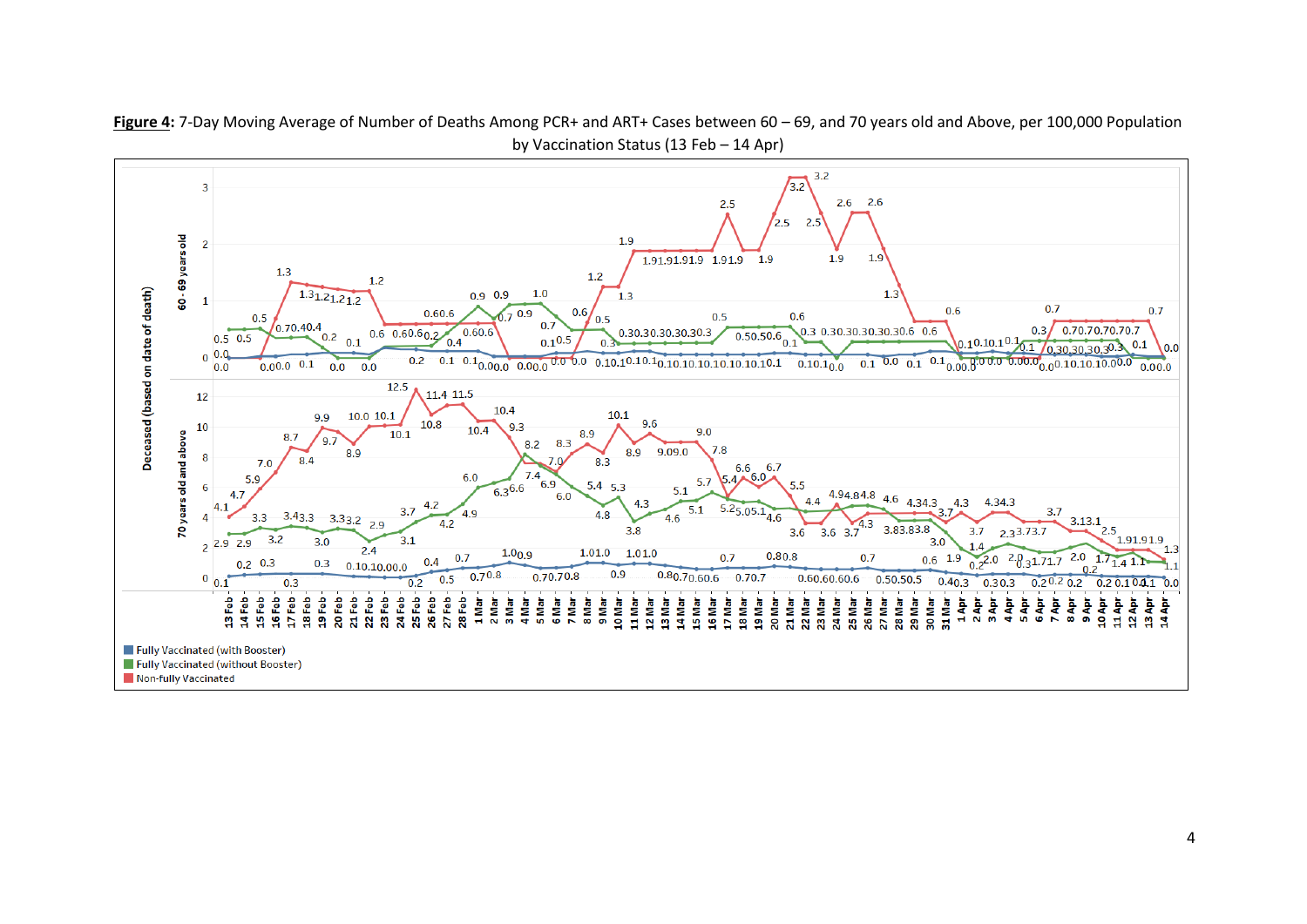

**Figure 5:** General Wards O2 + ICU (Intubated + Close Monitoring), Number of PCR+ and ART+ Cases and Week-on-Week Ratio of PCR+ and ART+ Cases (13 Feb – 14 Apr)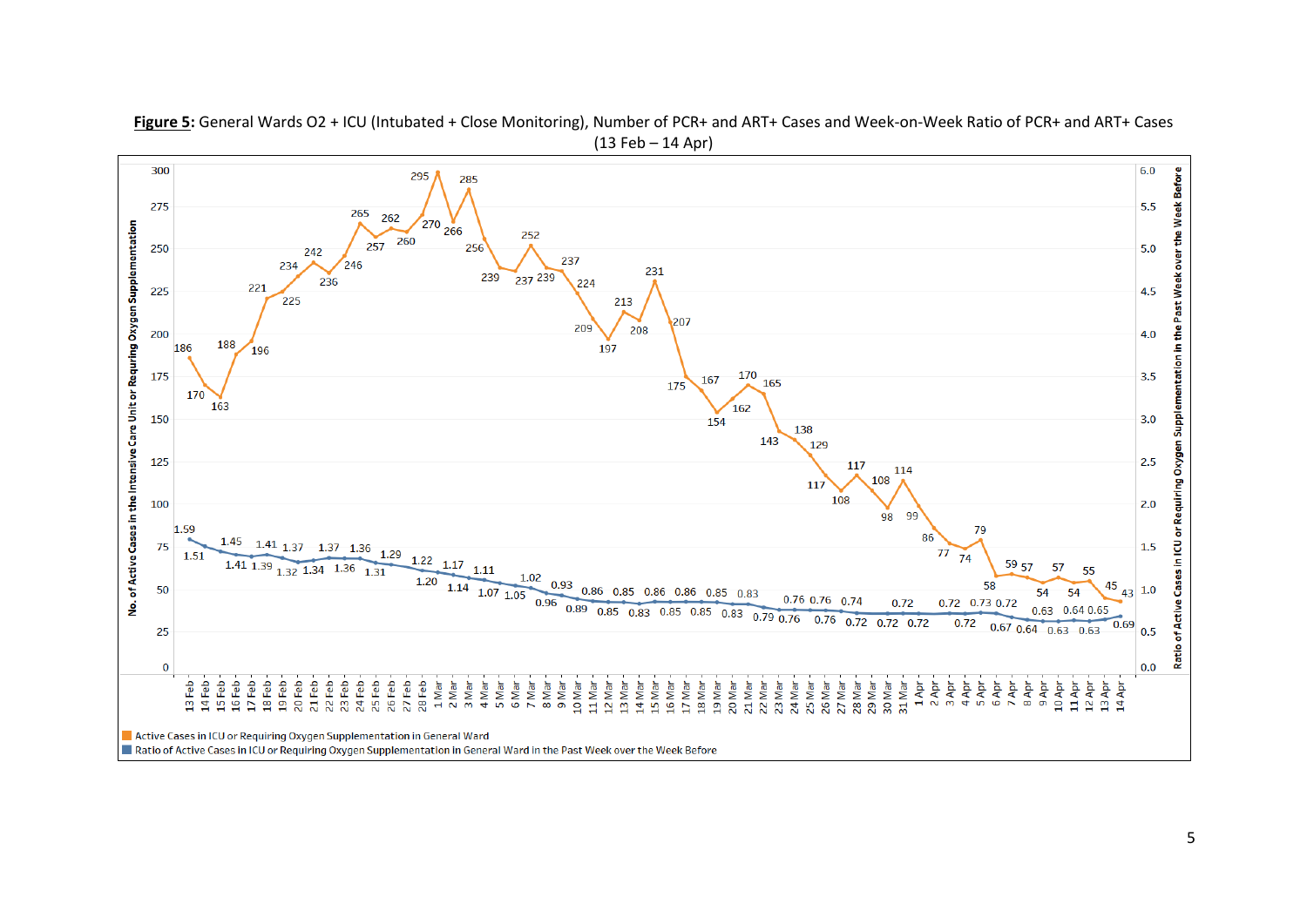